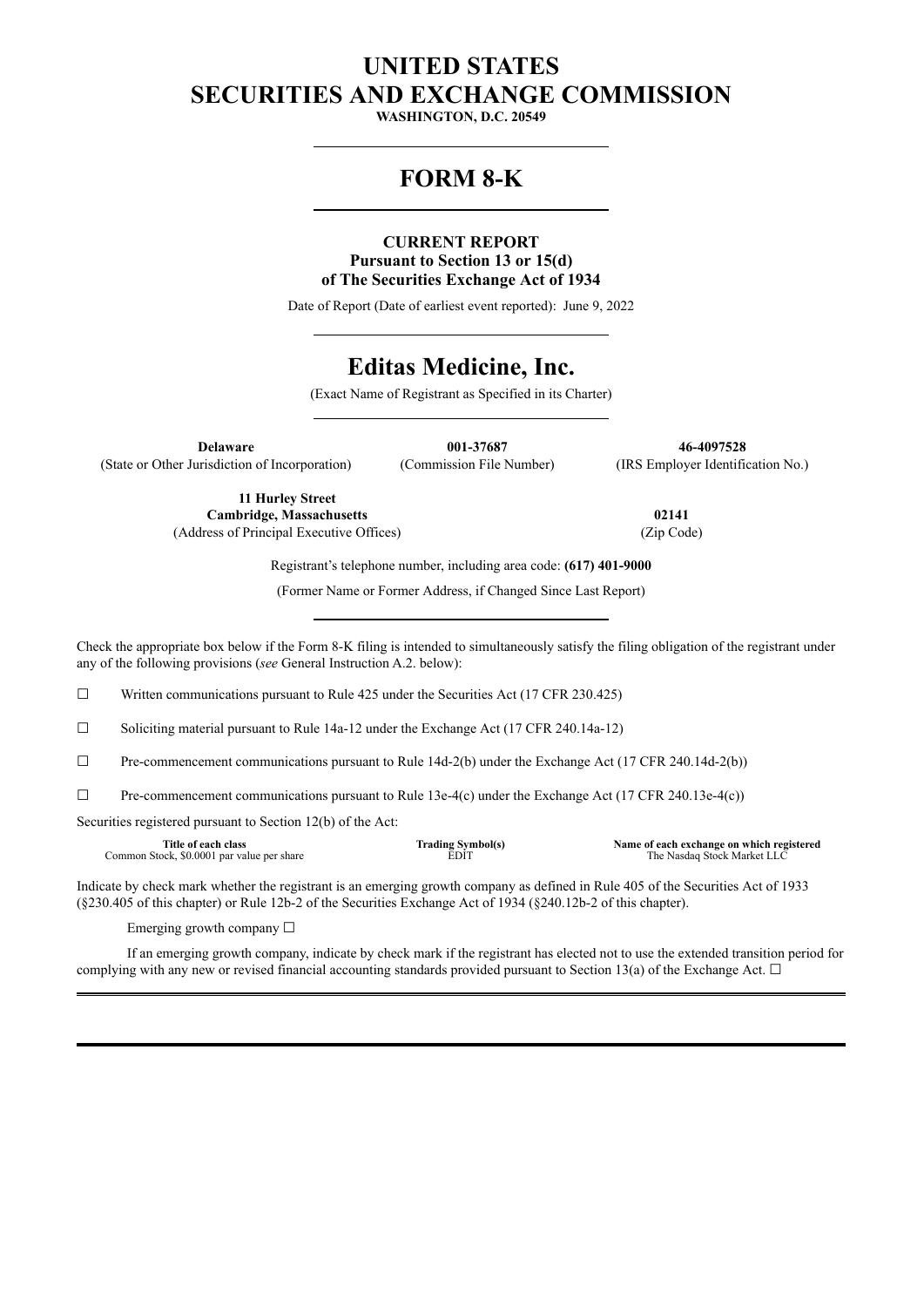#### **Item 5.07. Submission of Matters to a Vote of Security Holders**

The Company held its Annual Meeting of Stockholders on June 9, 2022. The following is a summary of matters voted on at that meeting.

1. The Company's stockholders elected Jessica Hopfield, Ph.D., Emma Reeve, and David T. Scadden, M.D. to serve as Class III directors until the 2025 Annual Meeting of Stockholders and until their successors are duly elected and qualified. The results of the stockholders' vote with respect to the election of such Class III directors were as follows:

|                         |                  | Votes                            | <b>Broker</b> |
|-------------------------|------------------|----------------------------------|---------------|
|                         | <b>Votes For</b> | Withheld                         |               |
| Jessica Hopfield, Ph.D. |                  | 19.767.030 12.183.467 15.556.933 |               |
| Emma Reeve              |                  | 31.507.586 442.911 15.556.933    |               |
| David T. Scadden, M.D.  |                  | 25.126.253 6.824.244 15.556.933  |               |

2. The Company's stockholders approved, on an advisory basis, the compensation paid to its named executive officers. The results of the stockholders' non-binding, advisory vote with respect to compensation paid to the Company's named executive officers were as follows:

| Votes For  | Votes     | <b>Votes</b> | <b>Broker</b> |
|------------|-----------|--------------|---------------|
|            | Against   | Abstaining   | Non-Votes     |
| 27,094,152 | 4,523,649 | 332,696      | 15,556,933    |

3. The Company's stockholders ratified the selection of Ernst & Young LLP as the Company's independent registered public accounting firm for the current fiscal year. The results of the stockholders' vote with respect to such ratification were as follows:

|                 | <b>Votes</b>   | <b>Votes</b> | Broker           |
|-----------------|----------------|--------------|------------------|
| Votes For       | Against        | Abstaining   | <b>Non-Votes</b> |
| 1.078.968<br>47 | 270<br>261,279 | 167,183      |                  |